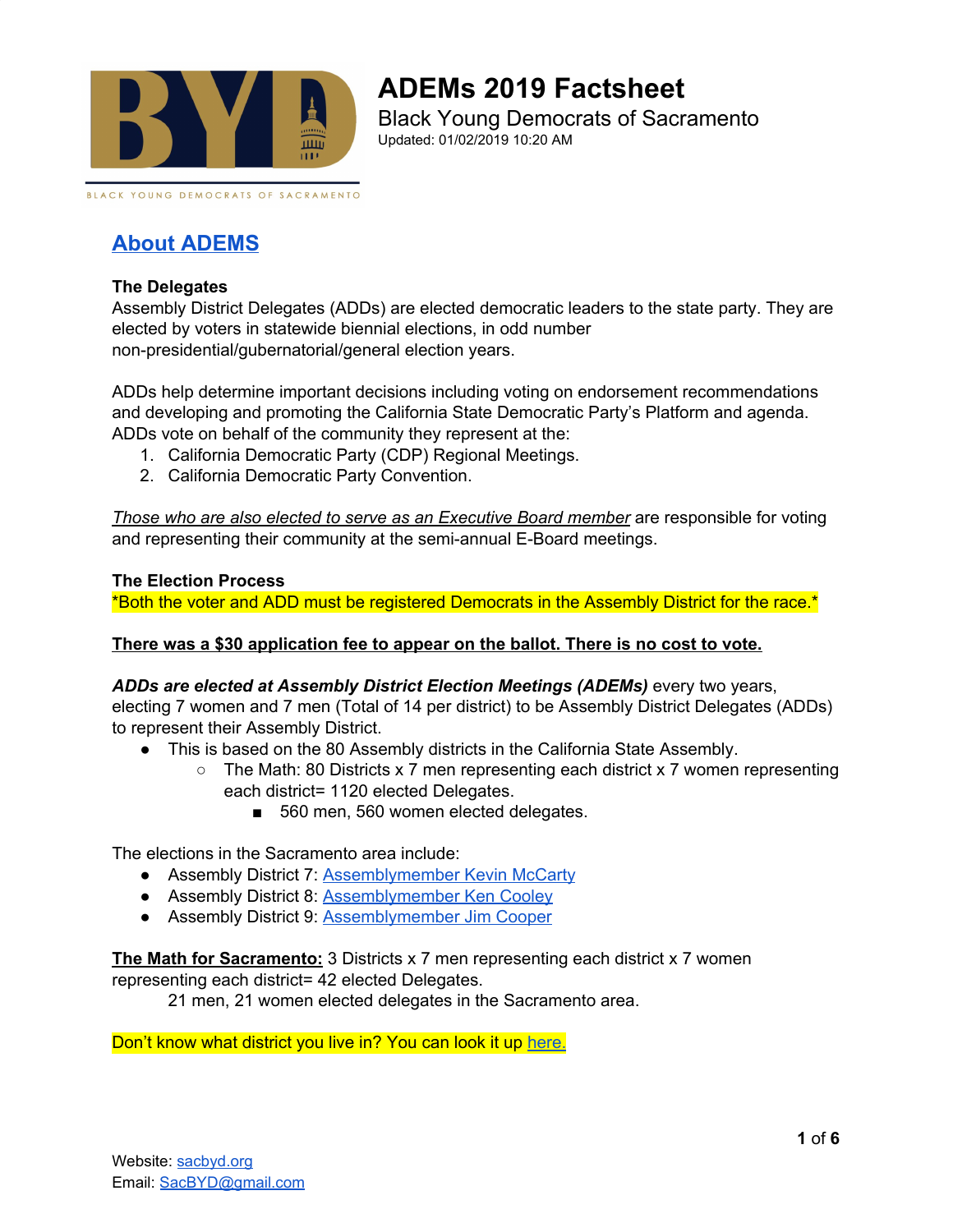

BLACK YOUNG DEMOCRATS OF SACRAMENTO

# **ADEMs 2019 Factsheet** Black Young Democrats of Sacramento

Updated: 01/02/2019 10:20 AM

### **Qualifications for Vote AND Run in ADEMs**

- Is a Democrat residing in and registered to vote in the Assembly District as of the date of the ADEM.
	- Same day registration is allowed of otherwise qualified citizens.
- Signs in on the sign-in sheet (to be provided by the California Democratic Party) indicating his or her willingness to volunteer for one or more precincts within the district or to assume another specified organizational responsibility for the Party.
- Accepts having their hand stamped prior to receiving a ballot (to prevent double voting).
	- Voters have to place their ballots in person at the time and location of the election. No mail in ballots or proxies are allowed.

The [application](https://fs3.formsite.com/CADEM2011/form237/index.html) period for the ADEM Elections of 2019 was **November 14th to December 27th, 2018**. All applications were due by **Thursday, December 27th by 5:00 PM PST for all elections**.

The 2019 Assembly District Election Meetings (ADEMs) are to be held:

- Saturday, January 12 or Sunday, January 13 and
- Saturday, January 26 or Sunday, January 27.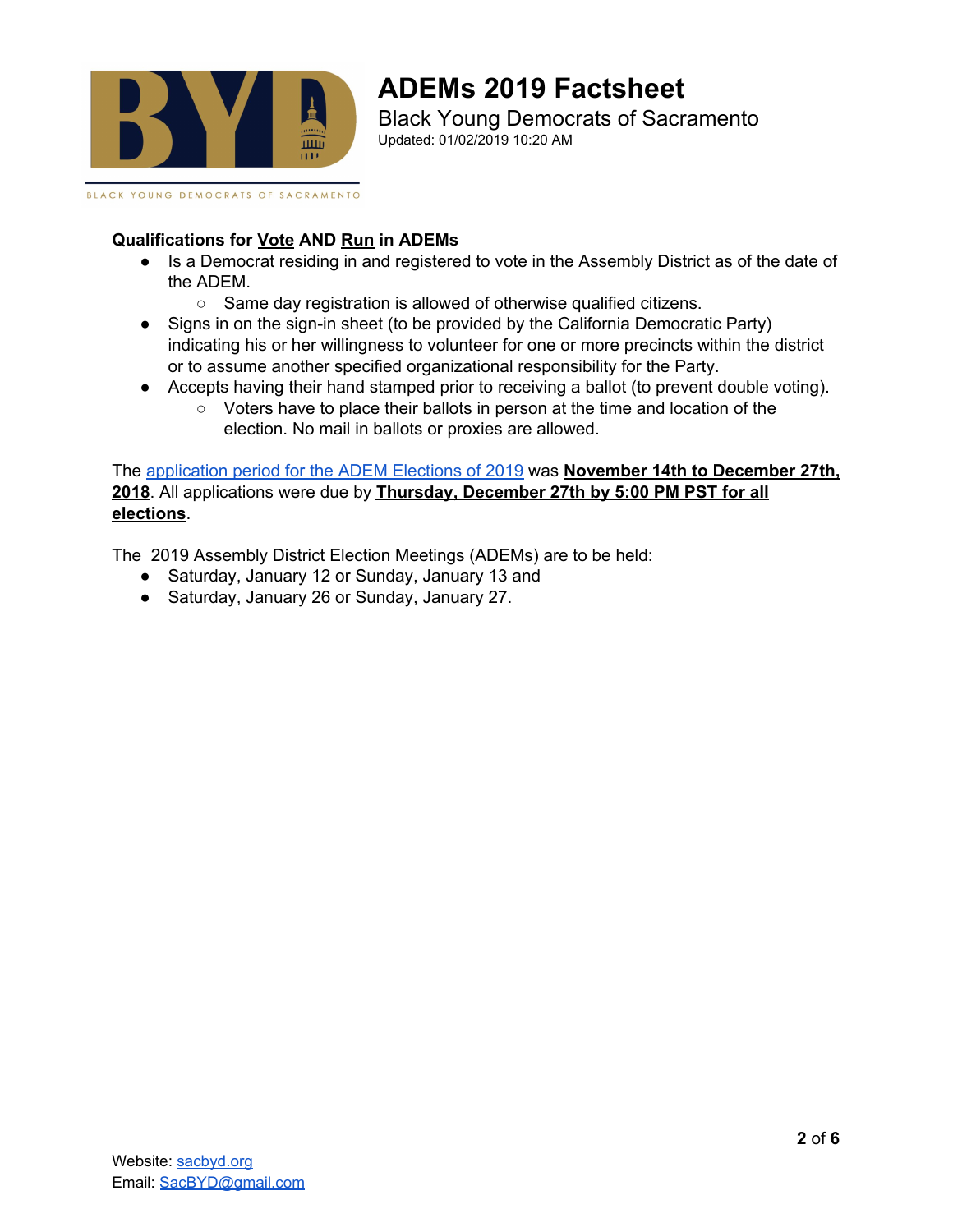

# **ADEMs 2019 Factsheet**

Black Young Democrats of Sacramento Updated: 01/02/2019 10:20 AM

BLACK YOUNG DEMOCRATS OF SACRAMENTO

## **Sacramento Area 2019 ADEM [Candidates/Locations/Convener](https://www.cadem.org/our-party/adem/elections) Details**

- **Assembly District 7 (McCarty):** Antelope, Elverta, Rio Linda, Sacramento Downtown/Midtown/Oak Park), and West Sacramento.
	- Candidates on the ballot
		- $M$ en: 12
		- Women: 19
		- Black candidates:
	- Election: Sunday, January 13th, 2019
		- Location: California Teacher's Association Region 2 Office, 4100 Truxel, Sacramento, CA 95834 Propser Rd.
		- Doors open: 10:00 AM
		- Speeches Begin: 10:00 AM
		- Registration starts: 10:30 AM
		- Registration ends: 12:30 PM
		- Convener: Keri Asbury
			- Email: [tchrkerri@gmail.com](mailto:tchrkerri@gmail.com)
			- Phone: (916) 607-8241
- **Assembly District 8 (Cooley):** Arden-Arcade, Carmichael, Citrus Heights, Foothill Farms, Gold River, La Riviera, Rancho Cordova, Rancho Murieta, Rosemont, Vineyard, and Wilton.
	- Candidates on the ballot
		- Men: 10
		- Women: 13
		- Black candidates:
	- Election: Sunday, January 27th, 2019
		- Location: Carmichael Park Clubhouse, 5750 Grant Ave., Carmichael CA 95608
			- Grant & Fair Oaks Blvd.
		- Doors open: 10:00 AM
		- Speeches Begin: 10:15 AM
		- Registration starts: 10:45 AM
		- Registration ends: 12:45 PM
		- Convener: Michelle Pariset
			- [michelle.pariset@gmail.com](mailto:michelle.pariset@gmail.com)
			- (916) 716-1484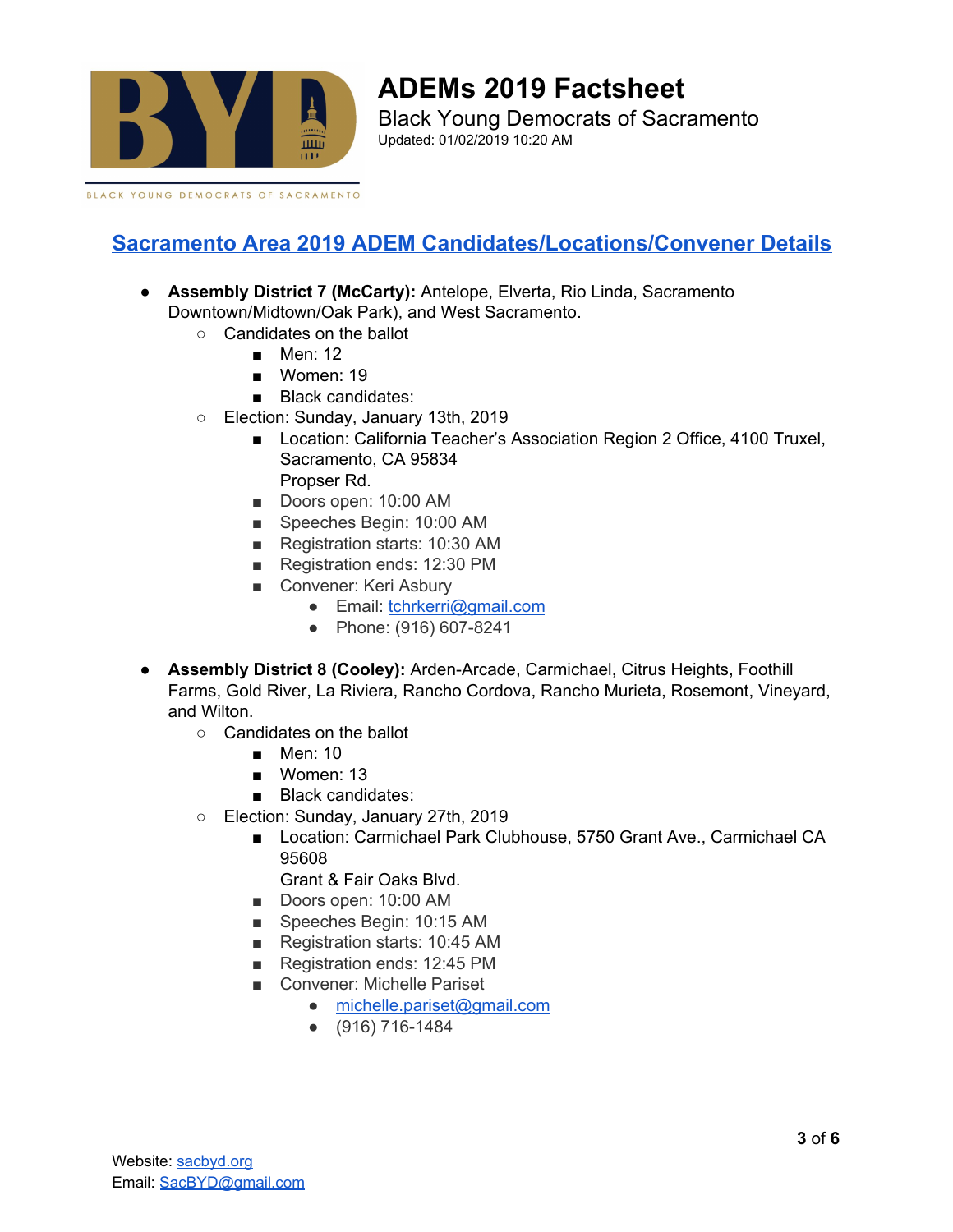

# **ADEMs 2019 Factsheet**

Black Young Democrats of Sacramento Updated: 01/02/2019 10:20 AM

BLACK YOUNG DEMOCRATS OF SACRAMENTO

- **Assembly District 9 (Cooper):** Elk Grove, Florin, Galt, Parkway, Sacramento (South Sacramento), and Lodi.
	- Candidates on the ballot
		- Men: 14
		- Women: 17
		- Black candidates:
	- Election is on Saturday, January 12
		- Location: Bakers' Union Local 82 (7125 Governors Circle)
		- Doors open: 9:00 AM
		- Speeches Begin: 10:00 AM
		- Registration starts: 10:30 AM
		- Registration ends: 12:30 PM
		- Convener: Terry Schanz
			- [terry@sacdems@org](http://terry%40sacdems@org/)
			- (916) 803-0963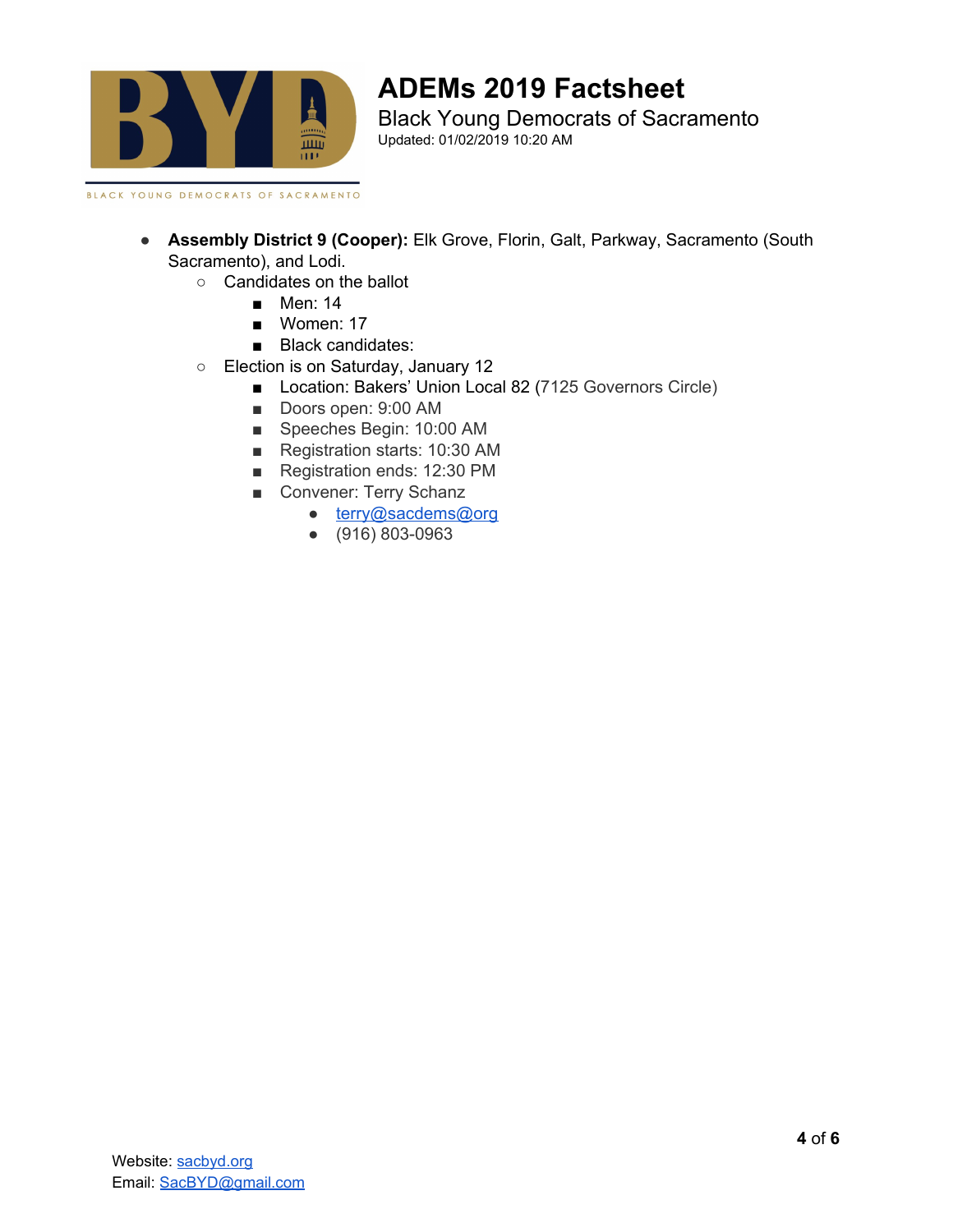

### **ADEMs 2019 Factsheet** Black Young Democrats of Sacramento Updated: 01/02/2019 10:20 AM

BLACK YOUNG DEMOCRATS OF SACRAMENTO

### **Candidates for 2019 ADEMs**

### **Slates for ADEMs**

Candidates will often form slates to consolidate resources and votes, allowing voters to vote down a slate for all 14 positions as a state delegate. Below are some of the slates which we have become aware. We will continue to keep this updated as we find out more about the slates.

Not all candidates are mentioned, not all candidates are on slates.

The candidate's names in bold are running to be an executive board member. The candidate's names that are highlighted are part of the Black Diaspora.

\*To be posted\*